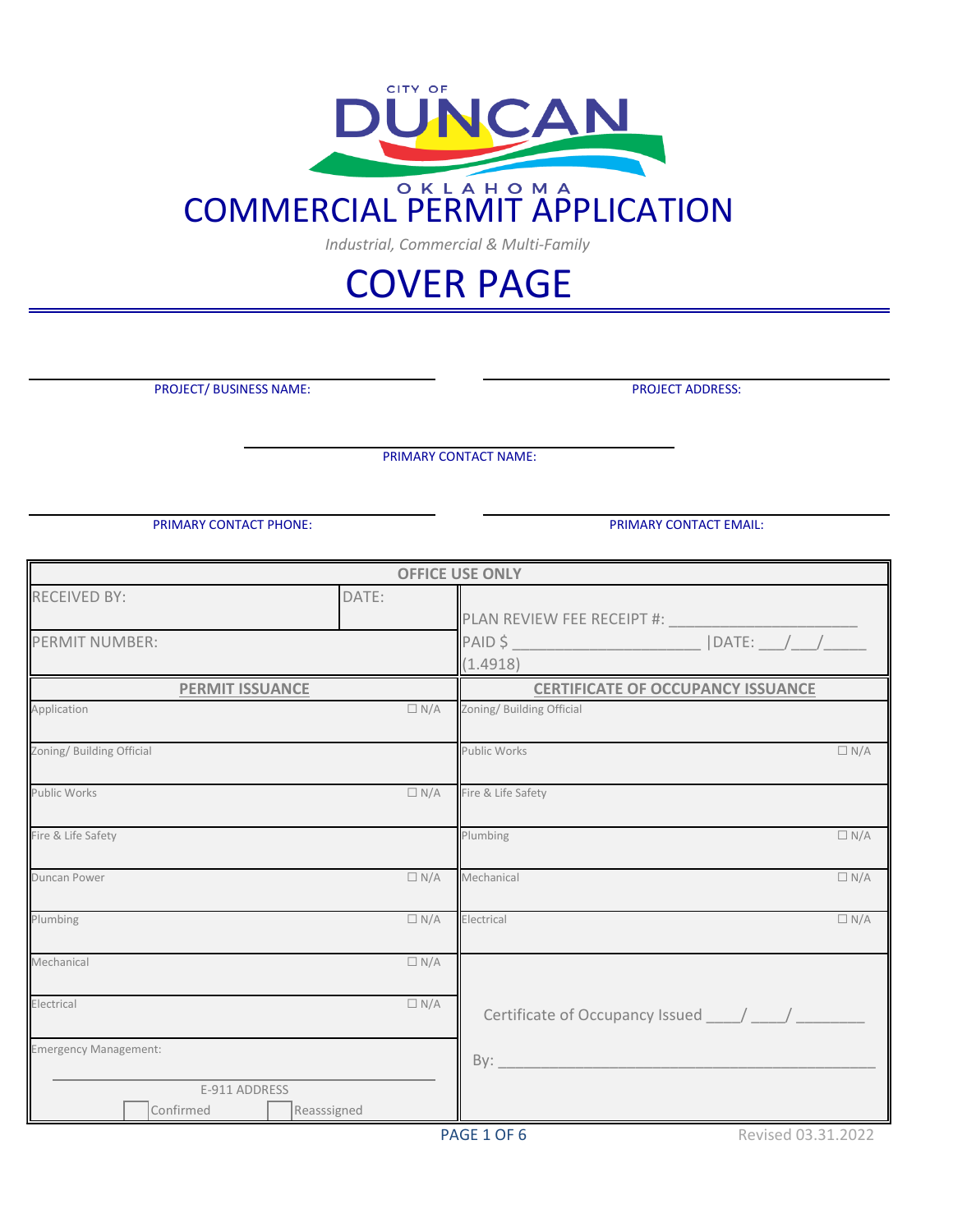| <b>CITY OF DUNCAN</b><br><b>COMMERCIAL PERMIT APPLICATION</b> |                                       |                                     | <b>REVIEW FEE DUE AT THE TIME OF SUBMITTAL</b>              |                                     |                                       |                                    |                                     |        |                |  |
|---------------------------------------------------------------|---------------------------------------|-------------------------------------|-------------------------------------------------------------|-------------------------------------|---------------------------------------|------------------------------------|-------------------------------------|--------|----------------|--|
|                                                               |                                       |                                     |                                                             | $\Box$ New Construction Plan Review |                                       |                                    | \$                                  | 150.00 |                |  |
|                                                               | Industrial, Commercial & Multi-Family |                                     | $\Box$ Remodel/Redevelopment Review                         |                                     |                                       | \$                                 | 150.00                              |        |                |  |
|                                                               |                                       | $\Box$ Parking Lot Only Plan Review |                                                             |                                     | \$                                    | 75.00                              |                                     |        |                |  |
| <b>OWNER INFORMATION:</b>                                     |                                       |                                     |                                                             | <b>CONTRACTOR INFORMATION:</b>      |                                       |                                    |                                     |        |                |  |
| □ Property Owner                                              |                                       |                                     | $\Box$ Business Owner                                       | <b>Contractor Name:</b>             |                                       |                                    |                                     |        | $\square$ TBD  |  |
|                                                               |                                       |                                     |                                                             |                                     |                                       |                                    |                                     |        | $\square$ SELF |  |
| Owner Name:                                                   |                                       |                                     |                                                             | <b>Contractor Address:</b>          |                                       |                                    |                                     |        |                |  |
|                                                               |                                       |                                     |                                                             |                                     |                                       |                                    |                                     |        |                |  |
| Owner Address:                                                |                                       |                                     |                                                             | City, State:<br>Zip:                |                                       |                                    |                                     |        |                |  |
|                                                               |                                       |                                     |                                                             |                                     |                                       |                                    | Alt. Phone:                         |        |                |  |
| City, State:                                                  |                                       | Zip:                                |                                                             | Phone:                              |                                       |                                    |                                     |        |                |  |
| Phone:                                                        | Alt. Phone:                           |                                     |                                                             | <b>Email Address:</b>               |                                       |                                    |                                     |        |                |  |
|                                                               |                                       |                                     |                                                             |                                     |                                       |                                    |                                     |        |                |  |
| <b>Email Address:</b>                                         |                                       |                                     |                                                             | Office Use Only:                    |                                       |                                    |                                     |        |                |  |
|                                                               |                                       |                                     |                                                             | <b>CITY REGISTRATION?</b>           |                                       | $\Box$ Yes                         | $Exp:$ / /                          |        | $\Box$ No      |  |
| <b>PROJECT INFORMATION:</b>                                   |                                       |                                     |                                                             |                                     |                                       |                                    |                                     |        |                |  |
| Project Name:                                                 |                                       |                                     |                                                             |                                     |                                       | Project Type(s):                   |                                     |        |                |  |
|                                                               |                                       |                                     |                                                             |                                     |                                       |                                    | $\square$ New Commercial            |        |                |  |
| Project Address:                                              |                                       |                                     |                                                             |                                     |                                       | $\Box$ New Commercial- Shell Only  |                                     |        |                |  |
|                                                               |                                       |                                     |                                                             |                                     |                                       | $\Box$ New Commercial- Finish Only |                                     |        |                |  |
| Legal Description:                                            |                                       |                                     |                                                             |                                     |                                       |                                    | $\Box$ Add-On or Remodel Commercial |        |                |  |
|                                                               |                                       |                                     |                                                             |                                     |                                       | $\Box$ New Multi-Family Building   |                                     |        |                |  |
| Specific Project Description:                                 |                                       |                                     |                                                             |                                     |                                       |                                    | □ Add-On or Remodel Multi-Family    |        |                |  |
|                                                               |                                       |                                     |                                                             |                                     |                                       | $\Box$ New Industrial Building     |                                     |        |                |  |
|                                                               |                                       |                                     |                                                             |                                     |                                       | □ Add-On or Remodel Industrial     |                                     |        |                |  |
|                                                               |                                       |                                     |                                                             |                                     | $\Box$ Other:                         |                                    |                                     |        |                |  |
| <b>ADDITIONAL PROJECT INFORMATION:</b>                        |                                       |                                     |                                                             |                                     |                                       |                                    |                                     |        |                |  |
| Existing Sq. Ft (Entire Facility):                            |                                       |                                     | Occupancy Type(s), Check all applicable:<br>$\Box$ Assembly |                                     |                                       | Office Use Only:                   |                                     |        |                |  |
|                                                               |                                       |                                     |                                                             |                                     |                                       | Zone:                              |                                     |        |                |  |
|                                                               |                                       |                                     | $\square$ Business                                          |                                     |                                       |                                    | Commercial:                         |        |                |  |
| Added Sq. Ft:                                                 |                                       |                                     | $\Box$ Educational                                          |                                     |                                       |                                    | $\mathbf{1}$<br>2                   | 3      | $\sqrt{4}$     |  |
| $\Box N/A$                                                    |                                       |                                     | $\Box$ Factory/Industrial                                   |                                     | Industrial:                           |                                    |                                     |        |                |  |
|                                                               |                                       |                                     | $\Box$ Institutional                                        |                                     | $\mathbf{1}$<br>$\overline{2}$        | 3                                  |                                     |        |                |  |
| Drainage Impact Statement:                                    |                                       |                                     | $\Box$ Mercantile                                           |                                     |                                       | Agricultural:                      |                                     |        |                |  |
| Date of DIS: $\frac{1}{\sqrt{2}}$                             |                                       |                                     | $\Box$ Residential                                          |                                     |                                       | $\mathbf 1$<br>$\overline{2}$      |                                     |        |                |  |
| (Attach copy)<br>$\Box N/A$                                   |                                       |                                     | $\Box$ Storage                                              |                                     |                                       |                                    | Residential:                        |        |                |  |
| Remodel/ Renovation Sq. Ft:<br>$\Box N/A$                     |                                       |                                     | $\Box$ Utility                                              |                                     |                                       |                                    | 1<br>$\overline{2}$                 | 3      | 4              |  |
|                                                               |                                       |                                     | $\Box$ Other:<br>$\Box N/A$                                 |                                     |                                       |                                    |                                     |        |                |  |
|                                                               |                                       |                                     | Fire Suppression System?                                    |                                     | Other Cert., Insp., or Lic. Required? |                                    |                                     |        |                |  |
| Lot Size:<br>$\square$ SQ FT                                  |                                       | $\square$ No<br>$\square$ Yes       | $\square$ Existing                                          |                                     |                                       | □ Food-Eatery/ SCHD                |                                     |        |                |  |
| $\Box$ ACRE                                                   |                                       |                                     | Fire Alarm System?                                          |                                     | □ Beer & Wine/ ABLE                   |                                    |                                     |        |                |  |
| <b>Structure Height:</b>                                      | Number of Stories:                    |                                     | $\square$ Yes<br>$\Box$ No                                  | $\Box$ Existing                     |                                       |                                    | $\Box$ Med. Mari./ OMMA             |        | $\Box N/A$     |  |
|                                                               |                                       |                                     | Will this project require demolition?                       | Demolition permit #                 |                                       |                                    |                                     |        |                |  |
|                                                               |                                       |                                     | $\square$ Yes                                               | $\Box$ No                           |                                       |                                    |                                     |        |                |  |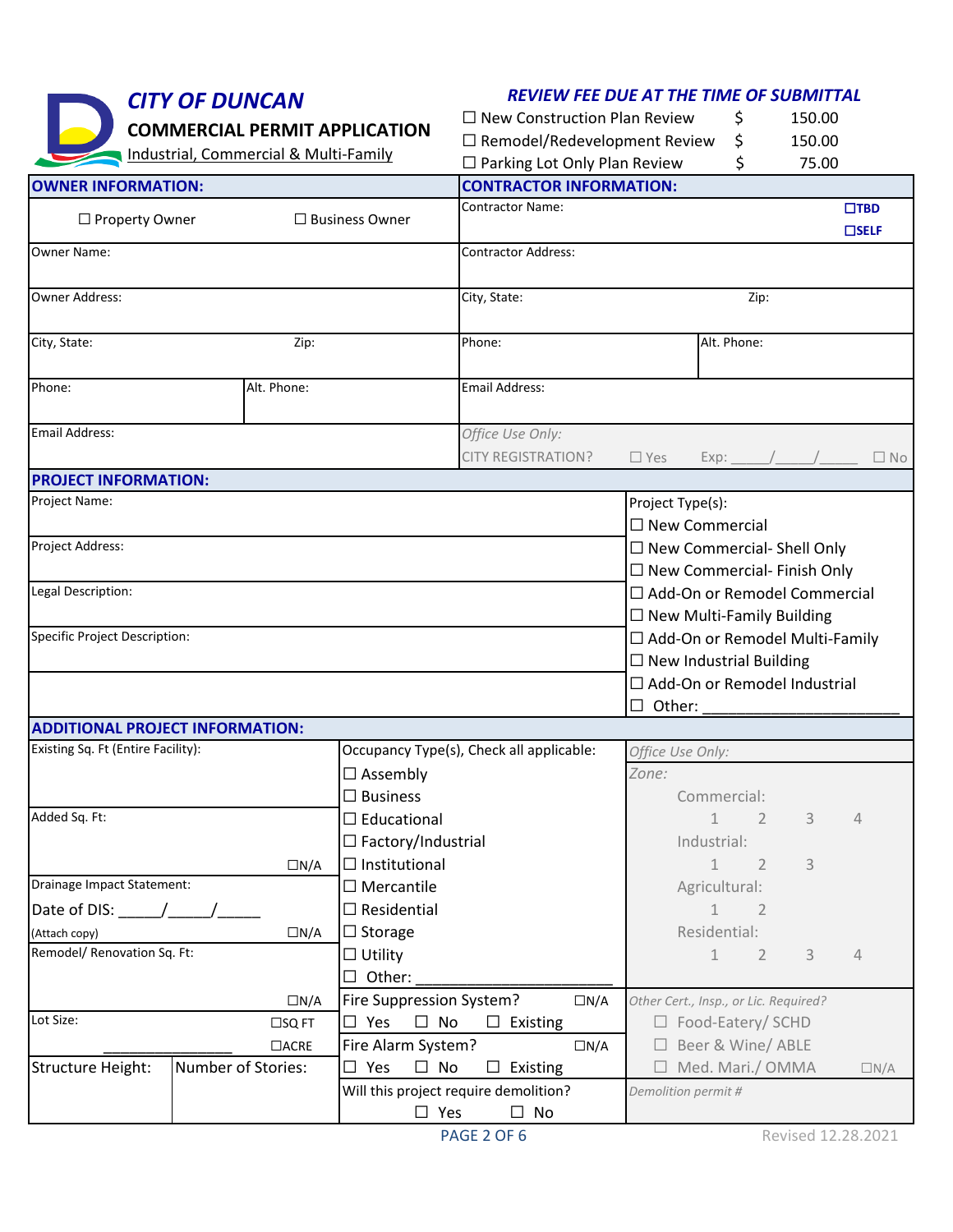| <b>SUBCONTRACTOR INFORMATION:</b>   |               |     |                                                |                                                 | <b>PROJECT INFORMATION:</b>                                                        |         |  |  |  |  |
|-------------------------------------|---------------|-----|------------------------------------------------|-------------------------------------------------|------------------------------------------------------------------------------------|---------|--|--|--|--|
| <b>PLUMBING CONTRACTOR:</b>         |               |     |                                                | $\square$ TBD                                   | <b>SEWER:</b>                                                                      |         |  |  |  |  |
|                                     |               |     |                                                | $\Box N/A$                                      | $\Box$ CITY OF DUNCAN                                                              |         |  |  |  |  |
| Phone:<br>Alt. Phone:               |               |     | <b>D</b> PRIVATE LAGOON/ LATERAL               |                                                 |                                                                                    |         |  |  |  |  |
|                                     |               |     |                                                |                                                 | <b>NON-DOMESTIC WASTE:</b>                                                         |         |  |  |  |  |
| Email Address:                      |               |     |                                                |                                                 | WILL THERE BE NONDOMESTIC DISCHARGE?                                               |         |  |  |  |  |
|                                     |               |     |                                                |                                                 | $\Box$ No<br>$\Box$ Yes                                                            |         |  |  |  |  |
| OK Plumbing Contractor Lic. #       |               |     | If yes, contact Public Works at (580) 470-2095 |                                                 |                                                                                    |         |  |  |  |  |
|                                     |               |     |                                                |                                                 | for possible Discharge Permitting Requirements                                     |         |  |  |  |  |
| <b>Office Use Only:</b>             | Exp:          |     |                                                |                                                 | <b>CITY OF DUNCAN</b><br><b>WATER:</b>                                             |         |  |  |  |  |
|                                     |               |     |                                                |                                                 | $\Box$ CITY OF DUNCAN<br>NEW WATER METER FEES                                      |         |  |  |  |  |
| PLBG- CITY REGISTRATION?            | $\square$ Yes |     | ⊔                                              | <b>No</b>                                       | $\square$ NEW<br>LESS THAN 1"                                                      | \$525   |  |  |  |  |
| <b>MECHANICAL CONTRACTOR:</b>       |               |     |                                                | $\square$ TBD                                   | $1$ "<br>$\Box$ EXISTING                                                           | \$700   |  |  |  |  |
|                                     |               |     |                                                | $\Box N/A$                                      | $\Box$ RURAL WATER DIST<br>$1 - 1/2$ "                                             | \$1,275 |  |  |  |  |
| Phone:                              | Alt. Phone:   |     |                                                |                                                 | $2$ "<br>$\Box$ WATER WELL                                                         | \$1,725 |  |  |  |  |
|                                     |               |     |                                                |                                                 | <b>ELECTRIC:</b>                                                                   |         |  |  |  |  |
| Email Address:                      |               |     |                                                |                                                 | $\Box$ DUNCAN POWER                                                                |         |  |  |  |  |
|                                     |               |     |                                                |                                                 | $\Box$ COTTON ELECTRIC                                                             |         |  |  |  |  |
| OK Mechanical Contractor Lic. #     |               |     |                                                |                                                 | $\square$ PSO                                                                      |         |  |  |  |  |
|                                     |               |     |                                                |                                                 | <b>ELECTRICAL SERVICE:</b>                                                         |         |  |  |  |  |
| <b>Office Use Only:</b>             | Exp:          |     |                                                |                                                 | $\Box$ New $\Box$ Upgrade (change in demand)<br>Existing<br>$\overline{a}$         |         |  |  |  |  |
|                                     |               |     |                                                |                                                 | If new or upgrade; select voltage desired.                                         |         |  |  |  |  |
| MECH- CITY REGISTRATION?            | $\square$ Yes |     | $\Box$                                         | <b>No</b>                                       | □ 120-240 VOLT, SINGLE PHASE                                                       |         |  |  |  |  |
| <b>ELECTRICAL CONTRACTOR:</b>       |               |     |                                                | $\square$ TBD                                   | $\Box$ 120-240 VOLT, THREE PHASE                                                   |         |  |  |  |  |
|                                     |               |     |                                                | $\Box N/A$                                      | □ 120-208 VOLT, THREE PHASE                                                        |         |  |  |  |  |
| Phone:                              | Alt. Phone:   |     |                                                |                                                 | $\Box$ OTHER:                                                                      |         |  |  |  |  |
|                                     |               |     |                                                |                                                 | <b>FLOODPLAIN:</b>                                                                 |         |  |  |  |  |
| Email Address:                      |               |     |                                                |                                                 | $\Box$ Yes<br>$\Box$ No<br>Zone: $\frac{1}{\sqrt{2}}$ - $\frac{1}{\sqrt{2}}$       |         |  |  |  |  |
|                                     |               |     |                                                |                                                 | If yes, attach FEMA Flood Map and contact                                          |         |  |  |  |  |
| OK Electrical Contractor Lic. #     |               |     |                                                |                                                 | City of Duncan Emergency Management for                                            |         |  |  |  |  |
|                                     |               |     |                                                |                                                 | further review and permitting requirements.                                        |         |  |  |  |  |
| Alarm Endorsement (if applicable)?  | $\Box$        | Yes | □                                              | No                                              | <b>TERA MATHIS</b>                                                                 |         |  |  |  |  |
| <b>Office Use Only:</b>             | Exp:          |     |                                                |                                                 | <b>Floodplain Administrator</b>                                                    |         |  |  |  |  |
| ELEC- CITY REGISTRATION?            | $\square$ Yes |     | $\Box$                                         | No                                              | Phone: (580) 251-7712                                                              |         |  |  |  |  |
| <b>VERIFICATION OF ENDORSEMENT:</b> | $\square$ Yes |     | □                                              | No                                              | Email: tmathis@duncanok.gov                                                        |         |  |  |  |  |
| <b>FIRE SUPPRESSION CONTRACTOR:</b> |               |     |                                                | $\square$ TBD                                   | Fire Alarm and Fire Suppression Plans must be                                      |         |  |  |  |  |
|                                     |               |     |                                                | $\Box N/A$                                      | must be submitted to and approved by:                                              |         |  |  |  |  |
| Phone:                              | Alt. Phone:   |     |                                                |                                                 |                                                                                    |         |  |  |  |  |
|                                     |               |     |                                                |                                                 | FIRE PROTECTION CONSULTING, INC.                                                   |         |  |  |  |  |
| <b>Email Address:</b>               |               |     | <b>ATTENTION: JC CARROLL</b>                   |                                                 |                                                                                    |         |  |  |  |  |
|                                     |               |     | <b>4709 ROUNDUP ROAD</b>                       |                                                 |                                                                                    |         |  |  |  |  |
| OK Contractor Lic. #                |               |     | EDMOND, OKLAHOMA 73034-9772                    |                                                 |                                                                                    |         |  |  |  |  |
|                                     |               |     |                                                | OFFICE: (405) 509-2157<br>MOBILE: (405)250)4296 |                                                                                    |         |  |  |  |  |
| <b>PROJECT VALUATION:</b>           |               |     |                                                |                                                 | Include all costs for constructing the project, such as site work, architectural,  |         |  |  |  |  |
|                                     |               |     |                                                |                                                 | structural, engineering, electrical, mechanical, plumbing and contractor's profit- |         |  |  |  |  |
| \$.                                 |               |     |                                                |                                                 | but not land costs.                                                                |         |  |  |  |  |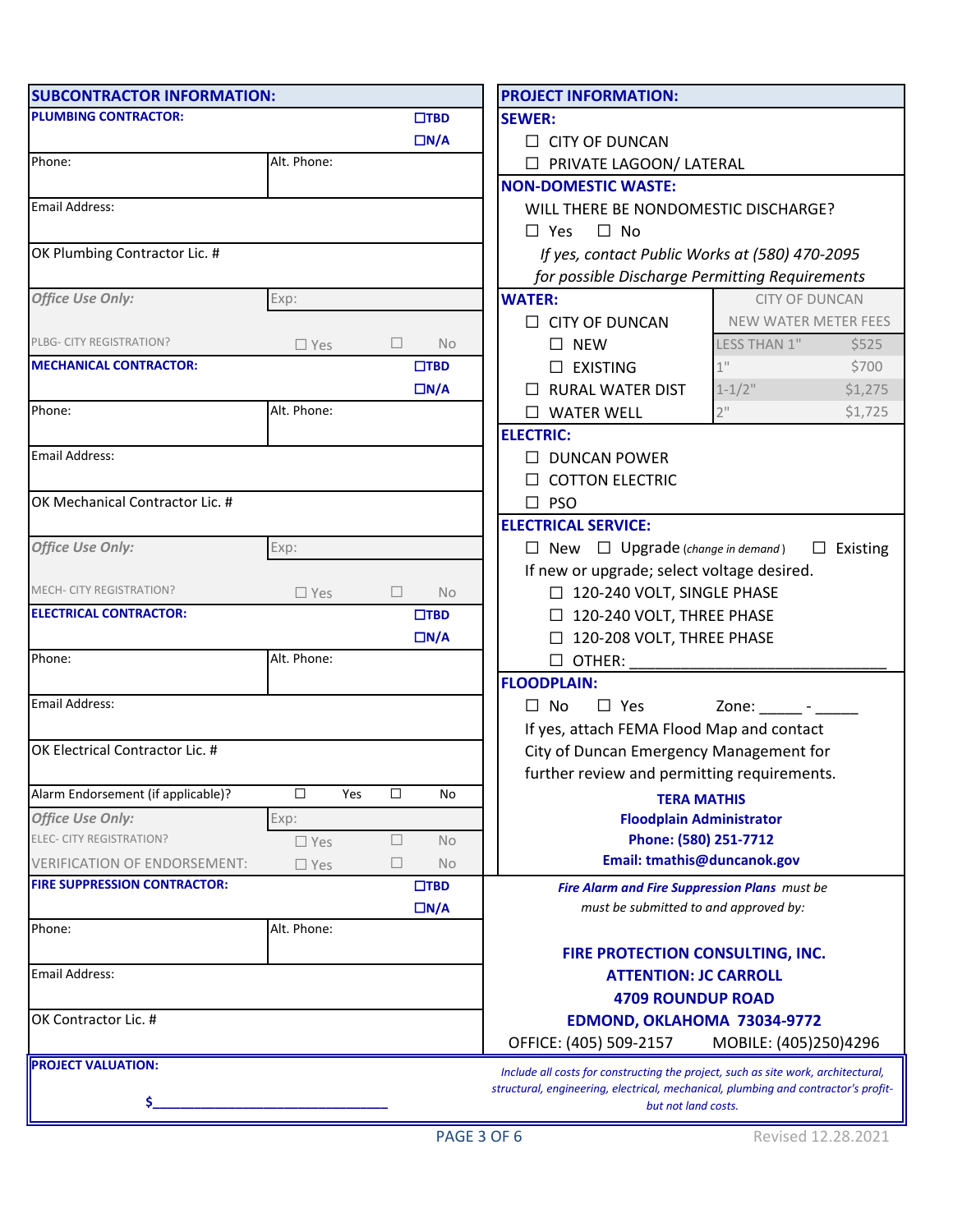*CITY OF DUNCAN*

**COMMERCIAL PERMIT APPLICATION**

Industrial, Commercial & Multi-Family

| <b>PLAN REQUIREMENTS:</b>                                                       |                                                                                                             |                                                         |                                                        |  |  |  |  |
|---------------------------------------------------------------------------------|-------------------------------------------------------------------------------------------------------------|---------------------------------------------------------|--------------------------------------------------------|--|--|--|--|
| When required, each page must bear seal of a design professional as required by |                                                                                                             |                                                         |                                                        |  |  |  |  |
| OK State Statute, Sec 59-46.21b and City of Duncan Code of Ordinances.          |                                                                                                             |                                                         |                                                        |  |  |  |  |
| <b>COVER PAGE</b>                                                               |                                                                                                             |                                                         |                                                        |  |  |  |  |
|                                                                                 | Project Title (Name) and Location (Address);                                                                |                                                         | Date of last revision;                                 |  |  |  |  |
|                                                                                 | Use/ Occupancy Classification and Load;                                                                     |                                                         | Scale;                                                 |  |  |  |  |
|                                                                                 | Code Edition;                                                                                               |                                                         | Vicinity Map.                                          |  |  |  |  |
| <b>SITE PLAN</b>                                                                |                                                                                                             |                                                         |                                                        |  |  |  |  |
|                                                                                 | Showing to scale the size and location of new construction and existing structures on the site;             |                                                         |                                                        |  |  |  |  |
|                                                                                 | Location and width of all public and private streets, driveways, turn radiuses and other circulation areas; |                                                         |                                                        |  |  |  |  |
|                                                                                 | Location of all existing water, sanitary sewer, storm sewer, drainage and utility easement(s);              |                                                         |                                                        |  |  |  |  |
|                                                                                 | Distances from lot lines;                                                                                   | Established street grades and proposed finished grades; |                                                        |  |  |  |  |
|                                                                                 | Location of existing and proposed structures;                                                               |                                                         | Square footage and height of proposed new or addition; |  |  |  |  |
|                                                                                 | Location and access to fire hydrant(s);                                                                     |                                                         | Location of all parking spaces and dimensions;         |  |  |  |  |
|                                                                                 | Property site dimensions;                                                                                   |                                                         | Location of all access points & any obstruction(s)     |  |  |  |  |
| <b>CIVIL &amp; ENGINEER (if applicable) PLANS</b>                               |                                                                                                             |                                                         |                                                        |  |  |  |  |
| Location of all utility easements to include size(s) & location;                |                                                                                                             |                                                         |                                                        |  |  |  |  |
|                                                                                 | Engineer's Drainage Impact Statement; required by Ordinance if adding any square footage;                   |                                                         |                                                        |  |  |  |  |
| FEMA Floodplain Development Permit Application; see FLOODPLAIN on Page 3.       |                                                                                                             |                                                         |                                                        |  |  |  |  |
|                                                                                 | Design of civil engineering elements;                                                                       |                                                         | Indication of all lot lines and boundaries;            |  |  |  |  |
|                                                                                 | Elevation;                                                                                                  |                                                         | Proper storm water, drainage, etc.                     |  |  |  |  |
|                                                                                 | Design of structural elements;                                                                              |                                                         | FAA requirements;                                      |  |  |  |  |
|                                                                                 | Drainage/Stormwater Plan/Analysis                                                                           |                                                         | FCC requirements;                                      |  |  |  |  |
| <b>FIRE &amp; LIFE SAFETY PLAN</b>                                              |                                                                                                             |                                                         |                                                        |  |  |  |  |
| Floor plans must include all fixtures, seating and equipment layout;            |                                                                                                             |                                                         |                                                        |  |  |  |  |
| Dimensioned floor plans with room indication and door swing;                    |                                                                                                             |                                                         |                                                        |  |  |  |  |
|                                                                                 | Floor plans showing all windows, doors, ramps;                                                              |                                                         | Fire Ratings/ Separation;                              |  |  |  |  |
|                                                                                 | Emergency Lighting and/or Exit Sign Layout;                                                                 |                                                         | Floor plans (existing and proposed);                   |  |  |  |  |
|                                                                                 | Indication of all fire extinguishers;                                                                       |                                                         | <b>Emergency Egress Layout.</b>                        |  |  |  |  |
| <b>FIRE ALARM &amp; SUPPRESSION PLAN (if applicable)</b>                        |                                                                                                             |                                                         |                                                        |  |  |  |  |
|                                                                                 | Design of Sprinker System;                                                                                  |                                                         |                                                        |  |  |  |  |
|                                                                                 | Design of Fire Alarm System;                                                                                |                                                         | *See FIRE ALARM & SUPPRESSION PLANS on Page 3          |  |  |  |  |
|                                                                                 | Design of Fire Suppression System.                                                                          |                                                         |                                                        |  |  |  |  |
| MECHANICAL, ELECTRICAL, PLUMBING (MEP PLAN)                                     |                                                                                                             |                                                         |                                                        |  |  |  |  |
|                                                                                 | Indication of all panels, receptacles & lighting;                                                           |                                                         | Ductwork must be indicated;                            |  |  |  |  |
|                                                                                 | Heat source (gas and/or electric);                                                                          |                                                         | Fresh air & exhaust indication (if applicable);        |  |  |  |  |
|                                                                                 | Minimal plumbing fixtures required;                                                                         |                                                         | Hot water (gas and/or electric);                       |  |  |  |  |
| <b>LANDSCAPE PLAN</b>                                                           |                                                                                                             |                                                         |                                                        |  |  |  |  |
| To include irrigation for review of Plumbing Code & Duncan Code of Ordinance.   |                                                                                                             |                                                         |                                                        |  |  |  |  |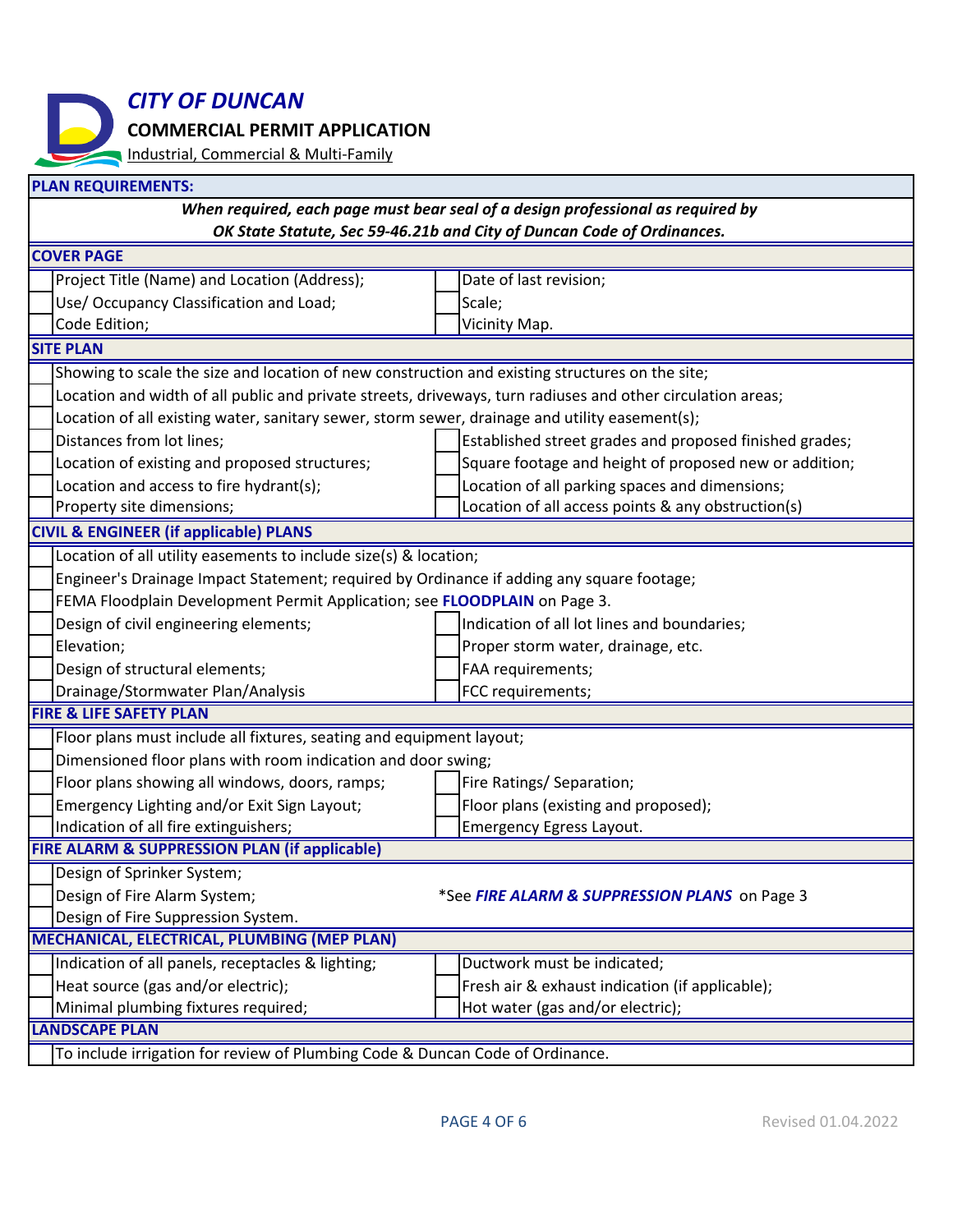*CITY OF DUNCAN*

**COMMERCIAL PERMIT APPLICATION**

Industrial, Commercial & Multi-Family

#### **CERTIFICATE OF CONTRACTOR:**

, certify that I have been contracted to perform (or cause

Project Physical Address

Contractor's Signature

to be performed) the work as described in this application at \_\_\_\_\_\_\_\_\_\_\_\_\_\_\_\_\_\_

Contractor's Printed Name

and that I have the authority to make the foregoing application;

that the application and any accompanying plans or other information is true and accurate; and that the City of

Duncan is hereby to enter premises to complete required inspections in order to adequately conduct further

reviews and inspections as it may pertain to this project.

 / / Date

**INITIAL BELOW:** BUILDING CONTRACTOR 5-1704 | PLUMBING 5-303 | MECHANICAL 5-603 | ELECTRICAL 5-410  $\overline{\phantom{a}}$  ,  $\overline{\phantom{a}}$  ,  $\overline{\phantom{a}}$  ,  $\overline{\phantom{a}}$  ,  $\overline{\phantom{a}}$  ,  $\overline{\phantom{a}}$  ,  $\overline{\phantom{a}}$  ,  $\overline{\phantom{a}}$  ,  $\overline{\phantom{a}}$  ,  $\overline{\phantom{a}}$  ,  $\overline{\phantom{a}}$  ,  $\overline{\phantom{a}}$  ,  $\overline{\phantom{a}}$  ,  $\overline{\phantom{a}}$  ,  $\overline{\phantom{a}}$  ,  $\overline{\phantom{a}}$ initial  $\overline{\phantom{a}}$  ,  $\overline{\phantom{a}}$  ,  $\overline{\phantom{a}}$  ,  $\overline{\phantom{a}}$  ,  $\overline{\phantom{a}}$  ,  $\overline{\phantom{a}}$  ,  $\overline{\phantom{a}}$  ,  $\overline{\phantom{a}}$  ,  $\overline{\phantom{a}}$  ,  $\overline{\phantom{a}}$  ,  $\overline{\phantom{a}}$  ,  $\overline{\phantom{a}}$  ,  $\overline{\phantom{a}}$  ,  $\overline{\phantom{a}}$  ,  $\overline{\phantom{a}}$  ,  $\overline{\phantom{a}}$ initial  $\overline{\phantom{a}}$  ,  $\overline{\phantom{a}}$  ,  $\overline{\phantom{a}}$  ,  $\overline{\phantom{a}}$  ,  $\overline{\phantom{a}}$  ,  $\overline{\phantom{a}}$  ,  $\overline{\phantom{a}}$  ,  $\overline{\phantom{a}}$  ,  $\overline{\phantom{a}}$  ,  $\overline{\phantom{a}}$  ,  $\overline{\phantom{a}}$  ,  $\overline{\phantom{a}}$  ,  $\overline{\phantom{a}}$  ,  $\overline{\phantom{a}}$  ,  $\overline{\phantom{a}}$  ,  $\overline{\phantom{a}}$ initial  $\overline{\phantom{a}}$  ,  $\overline{\phantom{a}}$  ,  $\overline{\phantom{a}}$  ,  $\overline{\phantom{a}}$  ,  $\overline{\phantom{a}}$  ,  $\overline{\phantom{a}}$  ,  $\overline{\phantom{a}}$  ,  $\overline{\phantom{a}}$  ,  $\overline{\phantom{a}}$  ,  $\overline{\phantom{a}}$  ,  $\overline{\phantom{a}}$  ,  $\overline{\phantom{a}}$  ,  $\overline{\phantom{a}}$  ,  $\overline{\phantom{a}}$  ,  $\overline{\phantom{a}}$  ,  $\overline{\phantom{a}}$ initial  $\overline{\phantom{a}}$  ,  $\overline{\phantom{a}}$  ,  $\overline{\phantom{a}}$  ,  $\overline{\phantom{a}}$  ,  $\overline{\phantom{a}}$  ,  $\overline{\phantom{a}}$  ,  $\overline{\phantom{a}}$  ,  $\overline{\phantom{a}}$  ,  $\overline{\phantom{a}}$  ,  $\overline{\phantom{a}}$  ,  $\overline{\phantom{a}}$  ,  $\overline{\phantom{a}}$  ,  $\overline{\phantom{a}}$  ,  $\overline{\phantom{a}}$  ,  $\overline{\phantom{a}}$  ,  $\overline{\phantom{a}}$ initial  $\overline{\phantom{a}}$  ,  $\overline{\phantom{a}}$  ,  $\overline{\phantom{a}}$  ,  $\overline{\phantom{a}}$  ,  $\overline{\phantom{a}}$  ,  $\overline{\phantom{a}}$  ,  $\overline{\phantom{a}}$  ,  $\overline{\phantom{a}}$  ,  $\overline{\phantom{a}}$  ,  $\overline{\phantom{a}}$  ,  $\overline{\phantom{a}}$  ,  $\overline{\phantom{a}}$  ,  $\overline{\phantom{a}}$  ,  $\overline{\phantom{a}}$  ,  $\overline{\phantom{a}}$  ,  $\overline{\phantom{a}}$ initial  $\overline{\phantom{a}}$  ,  $\overline{\phantom{a}}$  ,  $\overline{\phantom{a}}$  ,  $\overline{\phantom{a}}$  ,  $\overline{\phantom{a}}$  ,  $\overline{\phantom{a}}$  ,  $\overline{\phantom{a}}$  ,  $\overline{\phantom{a}}$  ,  $\overline{\phantom{a}}$  ,  $\overline{\phantom{a}}$  ,  $\overline{\phantom{a}}$  ,  $\overline{\phantom{a}}$  ,  $\overline{\phantom{a}}$  ,  $\overline{\phantom{a}}$  ,  $\overline{\phantom{a}}$  ,  $\overline{\phantom{a}}$ initial  $\overline{\phantom{a}}$  ,  $\overline{\phantom{a}}$  ,  $\overline{\phantom{a}}$  ,  $\overline{\phantom{a}}$  ,  $\overline{\phantom{a}}$  ,  $\overline{\phantom{a}}$  ,  $\overline{\phantom{a}}$  ,  $\overline{\phantom{a}}$  ,  $\overline{\phantom{a}}$  ,  $\overline{\phantom{a}}$  ,  $\overline{\phantom{a}}$  ,  $\overline{\phantom{a}}$  ,  $\overline{\phantom{a}}$  ,  $\overline{\phantom{a}}$  ,  $\overline{\phantom{a}}$  ,  $\overline{\phantom{a}}$ initial  $\overline{\phantom{a}}$  ,  $\overline{\phantom{a}}$  ,  $\overline{\phantom{a}}$  ,  $\overline{\phantom{a}}$  ,  $\overline{\phantom{a}}$  ,  $\overline{\phantom{a}}$  ,  $\overline{\phantom{a}}$  ,  $\overline{\phantom{a}}$  ,  $\overline{\phantom{a}}$  ,  $\overline{\phantom{a}}$  ,  $\overline{\phantom{a}}$  ,  $\overline{\phantom{a}}$  ,  $\overline{\phantom{a}}$  ,  $\overline{\phantom{a}}$  ,  $\overline{\phantom{a}}$  ,  $\overline{\phantom{a}}$ initial The City of Duncan does not guarantee compliance with the Americans with Disabilities Act. I understand that occupancy by other than construction personnel prior to Certificate of Occupancy being issued is prohibited. In the event that this project requires special inspections (ie: Health Department, Fire Marshall, Structural Engineer) a Certificate of Occupancy and/or Compliance will not be issued until all final inspections are satisfactory.  $\overline{\phantom{a}}$  ,  $\overline{\phantom{a}}$  ,  $\overline{\phantom{a}}$  ,  $\overline{\phantom{a}}$  ,  $\overline{\phantom{a}}$  ,  $\overline{\phantom{a}}$  ,  $\overline{\phantom{a}}$  ,  $\overline{\phantom{a}}$  ,  $\overline{\phantom{a}}$  ,  $\overline{\phantom{a}}$  ,  $\overline{\phantom{a}}$  ,  $\overline{\phantom{a}}$  ,  $\overline{\phantom{a}}$  ,  $\overline{\phantom{a}}$  ,  $\overline{\phantom{a}}$  ,  $\overline{\phantom{a}}$ initial I acknowledge that failed inspections will be billed in addition to the costs of permitting; a Certificate of Occupancy and/or Compliance will not be issued until all additional inspection fees are paid. *ALL CONTRACTOR(S) CITY REGISTRATION STATUS MUST BE CURRENT BEFORE ISSUANCE OF PERMIT* All final inspections for issuance of Certificate of Occupancy and/or Compliance are scheduled for Wednesdays. A Certificate of Occupancy and Compliance Application *must* be filed for scheduling of final inspection. I have read the requirements and understand that failure to submit complete documents and/or sufficient plans may result in delays in securing a building permit for the proposed project. I understand that the issuance of permit creates no legal liability expressed or implied, on any City of Duncan Department, its employees or the municipality. *This application shall be submitted with three (3) printed sets of prints and one (1) electronic copy (pdf) of prints. The printed size shall be no smaller than 24" x 36" and drawn to scale. It is essential to provide complete and accurate information on both the application and plans.* Upon receipt, City of Duncan Land Development Application Review Committee shall have a minimum of seven (7) business days to review the plans for conformance to all applicable codes and ordinances. Upon completion of review LDARC shall provide a report of findings regarding the review(s). I understand that work may not commence until the building permit has been issued pursuant to approval of this application and proper construction plans. I understand that, by submitting this application and plans, all improvements and work to be completed will comply with all requirements, City of Duncan Code of Ordinances, the Codes as adopted by the City of Duncan (Page 1) and all state and local laws and requirements otherwise not listed.

Revised 12.28.2021